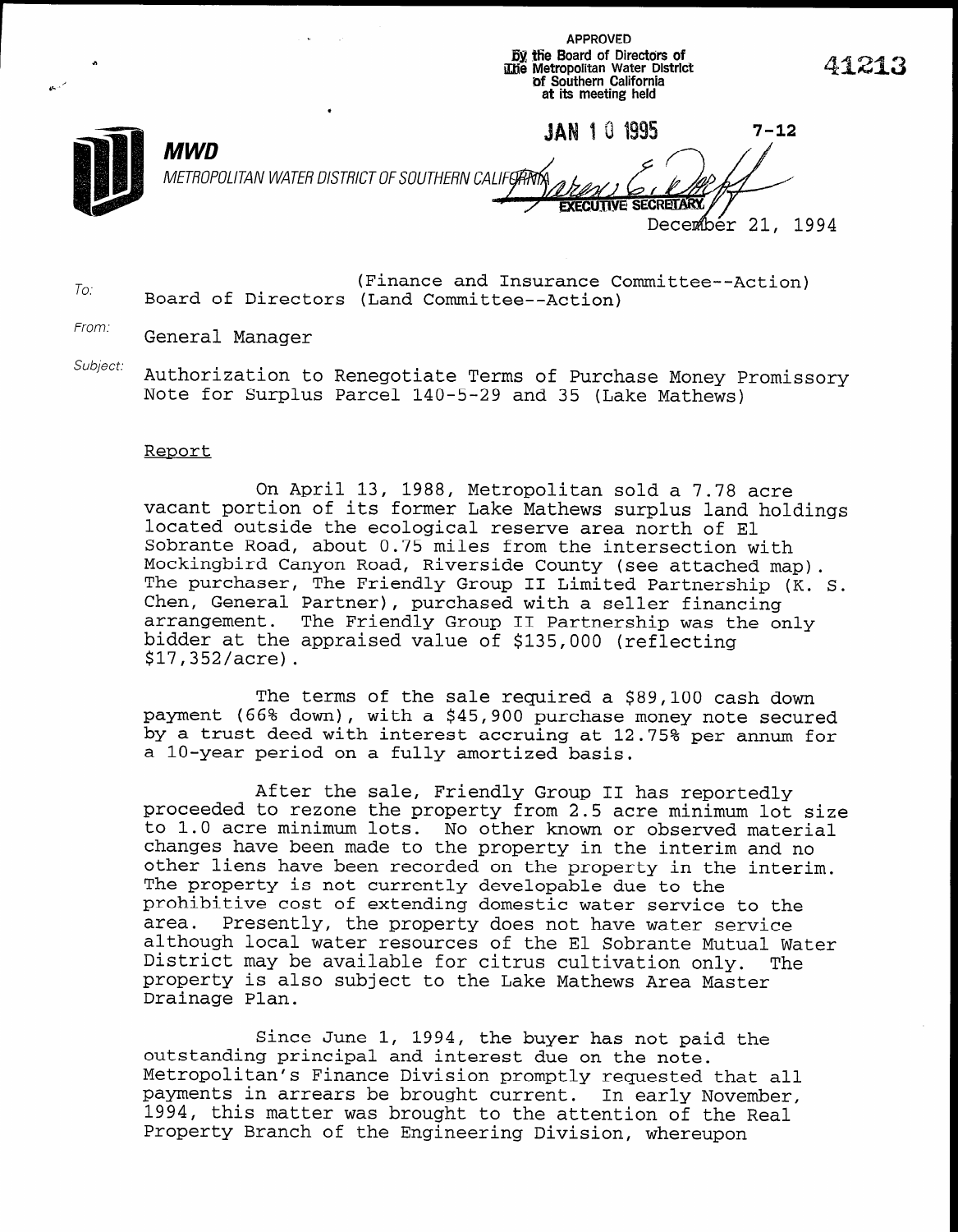foreclosure proceedings were initiated. In response to the threat of foreclosure, Metropolitan received two \$678.59 monthly payments on November 21, 1994, and on December 16, 1994, which were applied to late penalties and accrued interest. As of January 1, 1995, the amount of principal remaining on the loan will be \$25,900.36 and \$850.45 is owed on accrued interest in arrears. This reflects only 20 percent of the original purchase price.

On December 2, 1994, Metropolitan notified the Friendly Group II Partnership, through its General Partner Mr. K. S. Chen, that under provisions of the trust deed that it was accelerating the loan and demanding all remaining principal balance, accrued interest, and penalties due and payable immediately. On December 13, 1994, Mr. Chen met with Metropolitan's representatives and stated that he cannot meet its demand to call the entire indebtedness on the property at this time because: (i) of the economic recession, (ii) noncontribution of limited partners, (iii) the decline in land values below the loan value, and (iv) the inability to obtain an equity loan on bare land. Mr. Chen has requested forbearance by Metropolitan on the outstanding debt.

If Metropolitan pursues foreclosure of the property, it is likely that the property owner will seek protection under Federal Bankruptcy Laws. Metropolitan would also incur costs in pursuing its foreclosure remedies.

As an alternative, Metropolitan could work with the buyer to reschedule the loan balance which will reduce the amount of the monthly payments. By extending the loan period, the payments could be lowered but the present value of the sums due Metropolitan would remain the same. However, approval of your Board is required to extend the loan term over the 10 year maximum term provided under Section 8249 of the Administrative Code. The proposed modified loan would be on a fully amortized basis and the interest rate of 12.75 percent would remain the same due to the risks associated with restructuring the loan. All lost interest on the loan and any added title or escrow costs will be added to the principal of the loan by mutual agreement with Mr. Chen.

Other than the proposed modification of the Note, Metropolitan will not waive any of its other recourse rights to recover any sums due provided in the Note and Trust Deed. Neither will modification of the existing Note compromise the priority First Trust Deed position of Metropolitan's beneficiary interest in the property.